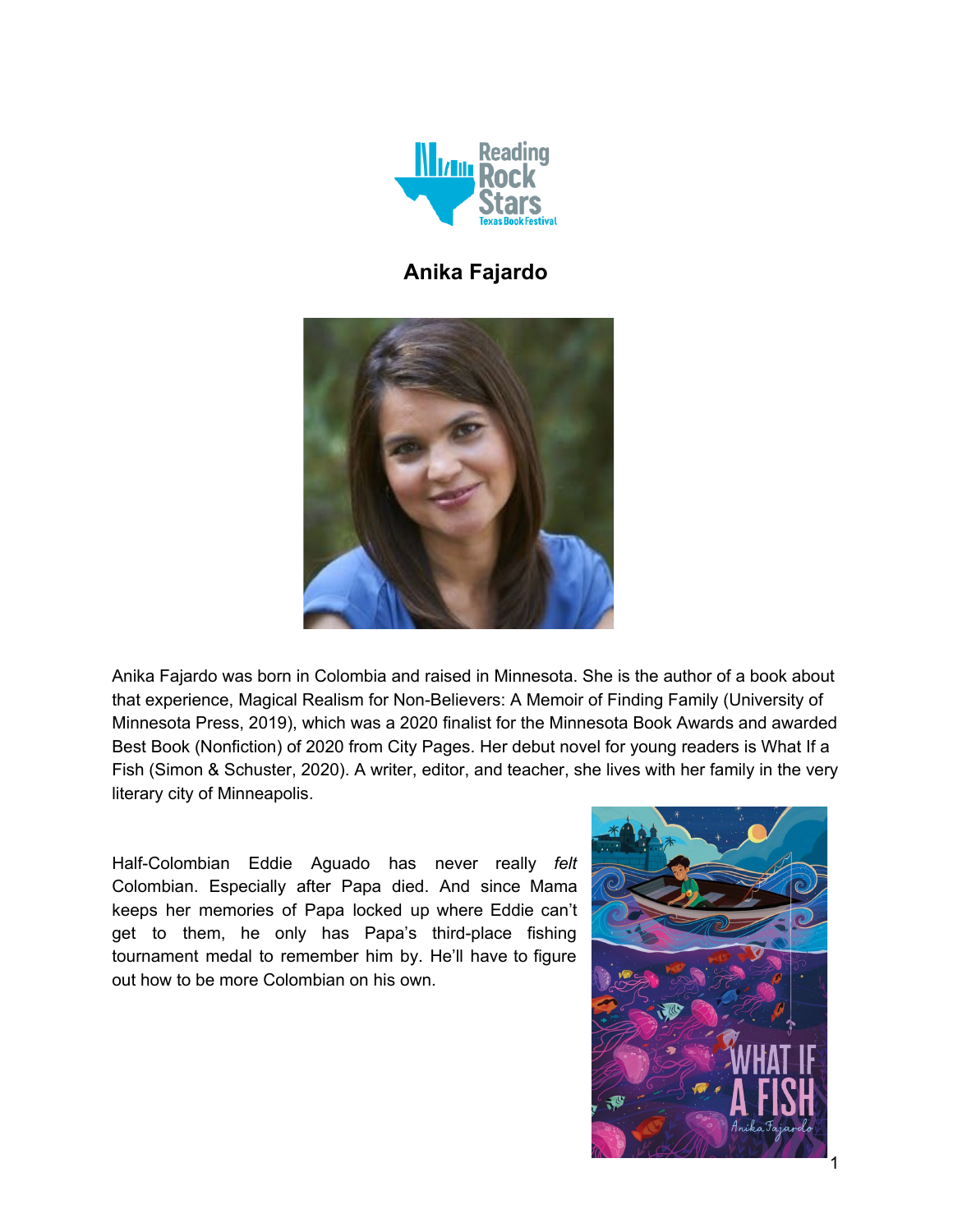## **RRS connection to TEKS: Please refer to TEKS for English Language Arts and Reading**

- *● Comprehension skills*
- *● Response skills*
- *● Author's purpose and craft*
- *● Composition I: listening, speaking, reading, writing, and thinking using multiple texts--writing process.*
- *● Composition II: listening, speaking, reading, writing, and thinking using multiple texts--genres.*
- *● Inquiry and research*

#### **Vocabulary:**

- Fiction
- Migration
- Ethnicity
- Identity
- Bilingual and bicultural
- Where are you from?
- Microaggression
- Surrealism
- Magical realism
- Memories, grief, loss
- Oral history
- Community cultural wealth

#### **Pre-reading engagement:**

- What does an author do? Think about the title of the book? What does it tell us about the story? What do you think the story is about?
- Do you love to draw? Look at the book cover and make a prediction about the story that you are about to read. Think about the setting, characters, plot, conflict, themes, and point of view.
- What literary genre is this?
- Go to: <https://www.anikafajardo.com/> and find out more about the author of this book. Use a map to find where she was born and where she lives now.

## **While/ post reading engagement:**

#### **Chapters 1-10**

- Read the first two chapters and make a drawing of what you see or you can imagine when reading these first chapters. Use this drawing to guide your understanding of this story.
- Start a list of characters. This is a long book with lots of people to keep track of. You can also make a drawing of Cameron and Eddie.
- Start a list of places. This is a long book with lots of places to keep track of. What regions do they mention? Find them on a map and make a drawing to see all of the places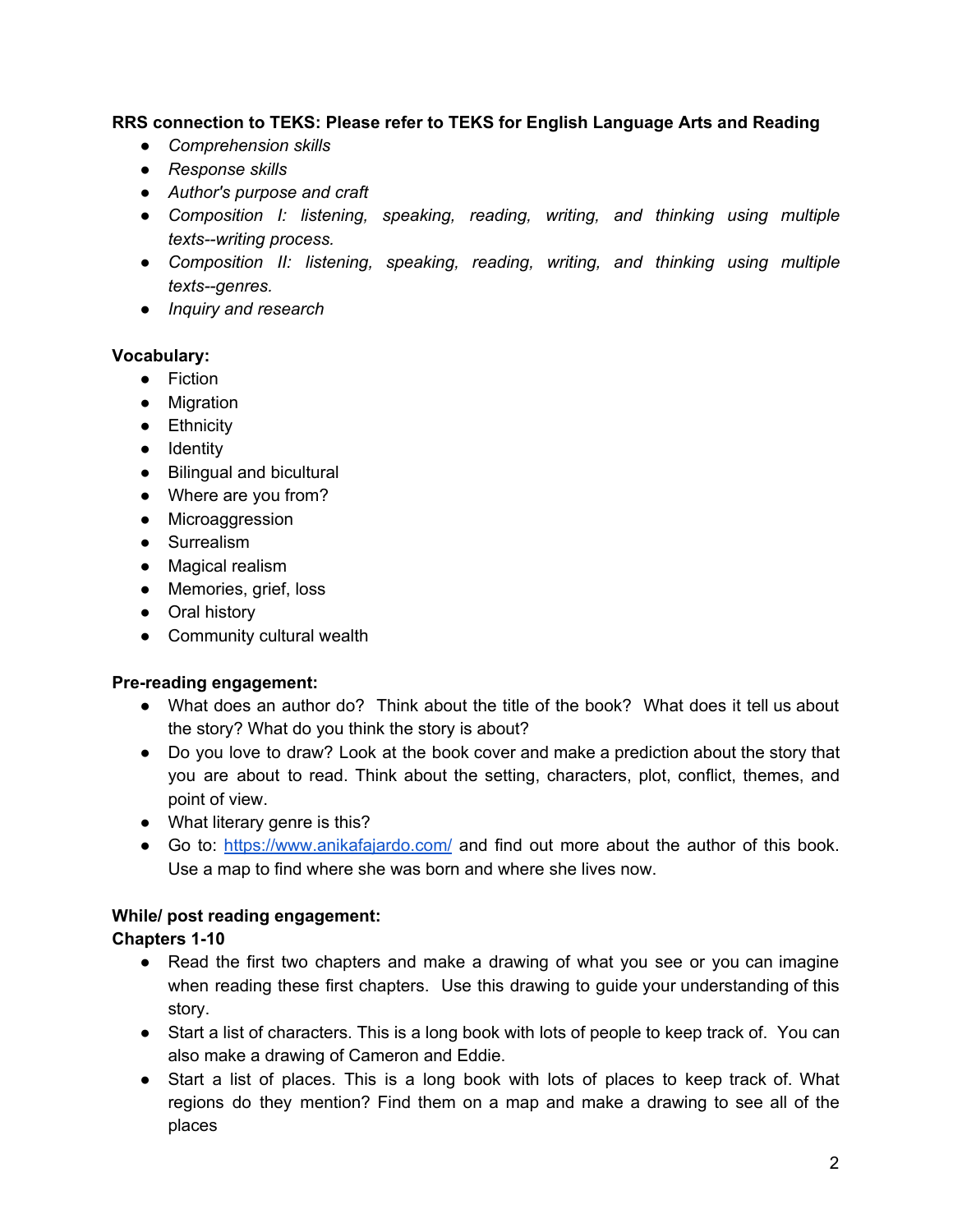- When does the story begin? What season? How do you know?
- Discuss the first problem that the story talks about. Do you know how to solve this problem? Can you help? Think of ideas to help the characters in this story.
- How do the characters work to solve the problem?
- More kids join the story. Don't lose track, keep adding names to your list or people to your drawing.
- Fish! Do you love to fish? Share a great fishing story with a friend.
- Look for words in Spanish. Do you recognize these words? Do you have a different word for the words in Spanish that the author uses?
- Work with a partner to make a drawing to show what happens in each chapter. You can choose a chapter you like and later put together a set of drawings that show the sequence of the events in this story.
- This story highlights Minneapolis. Have you ever visited the Midwest? Share your memories about the Midwest with your friends.
- Where are you from? Do you ever get asked this question? How does this question make you feel? Is there a better way to get to know someone?
- Chapter 5 mentions *Hispanic Heritage Month*. Talk about this celebration with a friend and add something that this celebration is missing.
- Have you experienced bullying? Take some time and write a note to this mean person who made you feel upset. After you finish the note, take a deep breath and make a drawing showing your strengths and intelligence.
- How does Mama help Eddie feel better after he experiences bullying?
- Make a timeline to show how the story progresses. What happens at the end of Chapter Six? How does this affect Eddie and his friends?
- Chapter 8: Draw Eddie's trip to Colombia and first observations of Cartagena.
- Make an anchor chart of how Eddie feels in Colombia.

## **Chapters 11-20**

- You've now read 81 pages. Don't forget to keep working on your anchor chart for this story and include: setting, characters, plot, conflict, themes, point of view
- GHOSTS! Don't miss the conversation about ghosts in Chapter 10. What do you think? Do ghosts make sense in this story? Does your family talk about ghosts?
- **¡La Playa! How is the beach different from a big lake in the Midwest?**
- Leeches in the ocean? Describe this moment in the book. What do you think? Why does the author include a conversation about surrealism and magical realism in this story?
- So many family stories are shared in this book. What's your family's story? Can you draw a picture of it? Can you use magical realism to tell your story?
- Do you agree or disagree: Colombia is magical? Draw your own magical place. You can also write a poem or a few sentences to describe your magical place. Or you can just share your ideas of a magical place aloud with a friend.
- Practice your parts of speech while reading and find: noun, pronoun, verb, adjective, adverb, preposition, conjunction, and interjection.